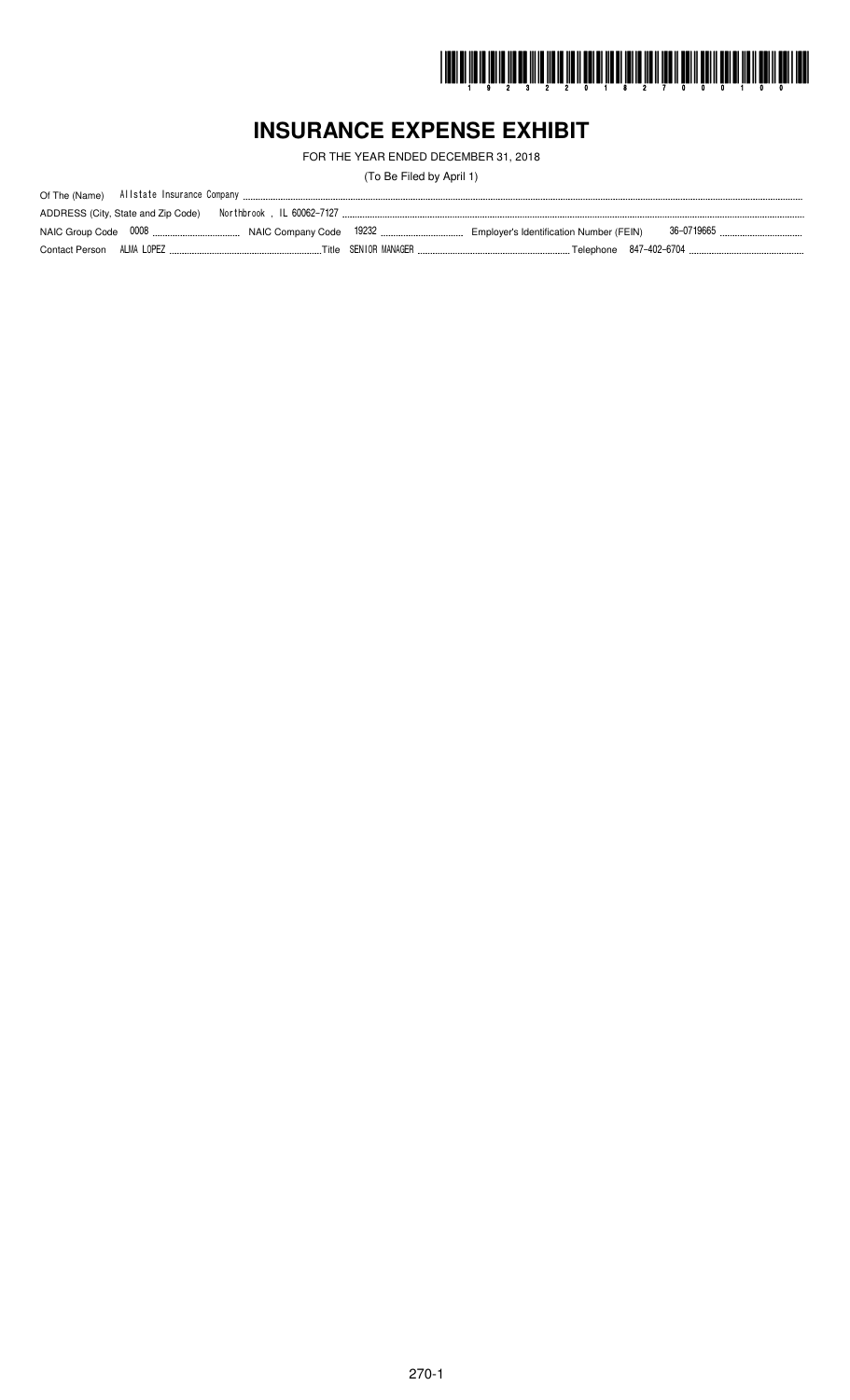# **INTERROGATORIES**

| 1.  | Change in reserve for deferred maternity and other similar benefits are reflected in:                                                       |                   |
|-----|---------------------------------------------------------------------------------------------------------------------------------------------|-------------------|
|     |                                                                                                                                             |                   |
|     |                                                                                                                                             | $\lceil$ $\rceil$ |
|     |                                                                                                                                             | $\lceil X \rceil$ |
| 2.  | Indicate amounts received from securities subject to proration for federal tax purposes. Report amounts in whole dollars only:              |                   |
|     |                                                                                                                                             |                   |
|     |                                                                                                                                             |                   |
|     |                                                                                                                                             |                   |
|     |                                                                                                                                             |                   |
|     |                                                                                                                                             |                   |
| 3.  | Indicate amounts shown in the Annual Statement for the following items. Report amounts in whole dollars only:                               |                   |
|     |                                                                                                                                             |                   |
|     |                                                                                                                                             |                   |
| 4.1 | The information provided in the Insurance Expense Exhibit will be used by many persons to estimate the allocation of expenses and profit to | Yes [ ] No [ X ]  |
| 4.2 |                                                                                                                                             |                   |
|     | Statement may be attached.                                                                                                                  |                   |
| 4.3 | If yes, explain:                                                                                                                            |                   |

The Miscellaneous taxes unassigned reflected on Parts II and III are tax expenses that were incurred in states and provinces where "(company)" is licensed but does not write any business.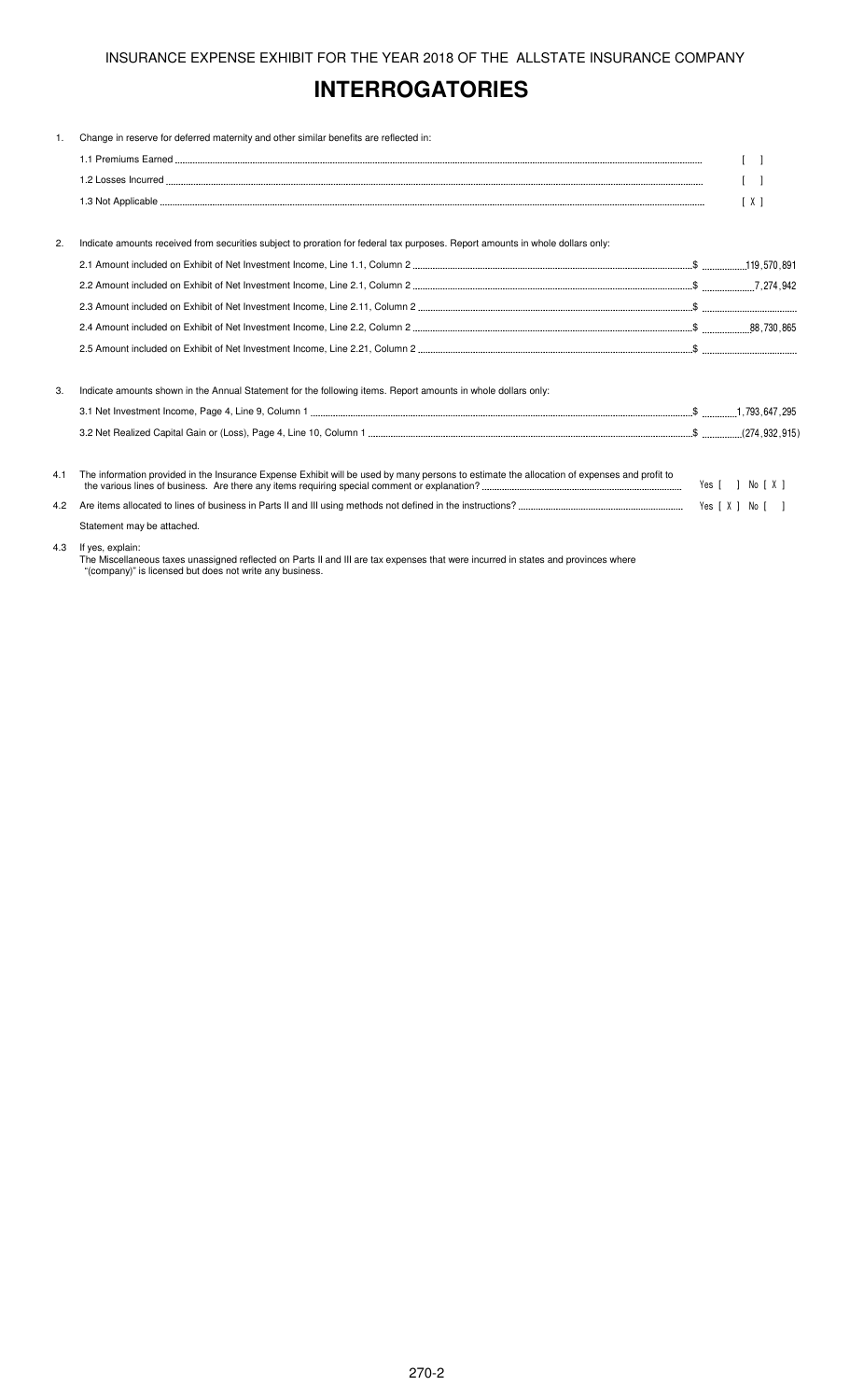# **PART I - ALLOCATION TO EXPENSE GROUPS**

|       |                                                            | (\$000 OMITTED) |                                    |                                       |                                                                                                                 |                                  |                       |
|-------|------------------------------------------------------------|-----------------|------------------------------------|---------------------------------------|-----------------------------------------------------------------------------------------------------------------|----------------------------------|-----------------------|
|       |                                                            | 1               | $\overline{2}$                     | Other Underwriting Expenses           | $\overline{\mathbf{4}}$                                                                                         | 5                                | 6                     |
|       |                                                            |                 | Acquisition, Field                 |                                       |                                                                                                                 |                                  |                       |
|       |                                                            |                 | Supervision and                    |                                       |                                                                                                                 |                                  |                       |
|       |                                                            | Loss Adjustment | Collection                         | General                               | Taxes, Licenses                                                                                                 | Investment                       |                       |
|       | <b>Operating Expense Classifications</b>                   | Expense         | Expenses                           | Expenses                              | and Fees                                                                                                        | Expenses                         | <b>Total Expenses</b> |
| 1.    | Claim adjustment services:                                 |                 |                                    |                                       |                                                                                                                 |                                  |                       |
|       |                                                            |                 |                                    |                                       |                                                                                                                 |                                  | 211.957               |
|       |                                                            |                 |                                    |                                       |                                                                                                                 |                                  |                       |
|       |                                                            |                 |                                    |                                       |                                                                                                                 |                                  |                       |
|       | 1.4 Net claim adjustment services (Lines                   |                 |                                    |                                       |                                                                                                                 |                                  |                       |
|       |                                                            |                 |                                    |                                       |                                                                                                                 |                                  | 943, 353              |
| 2.    | Commission and brokerage:                                  |                 |                                    |                                       |                                                                                                                 |                                  |                       |
|       |                                                            |                 |                                    |                                       |                                                                                                                 |                                  |                       |
|       |                                                            |                 |                                    |                                       |                                                                                                                 |                                  |                       |
|       | 2.2 Reinsurance assumed excluding                          |                 |                                    |                                       |                                                                                                                 |                                  |                       |
|       |                                                            |                 |                                    |                                       |                                                                                                                 |                                  |                       |
|       | 2.3 Reinsurance ceded excluding                            |                 |                                    |                                       |                                                                                                                 |                                  |                       |
|       |                                                            |                 |                                    |                                       |                                                                                                                 |                                  |                       |
|       |                                                            |                 |                                    |                                       |                                                                                                                 |                                  |                       |
|       |                                                            |                 |                                    |                                       |                                                                                                                 |                                  |                       |
|       |                                                            |                 |                                    |                                       | ---------------------------------                                                                               |                                  |                       |
|       |                                                            |                 |                                    |                                       |                                                                                                                 | -------------------------------- |                       |
|       | 2.8 Net commission and brokerage (Lines                    |                 |                                    |                                       |                                                                                                                 |                                  |                       |
|       |                                                            |                 |                                    |                                       |                                                                                                                 |                                  |                       |
| 3.    |                                                            |                 |                                    |                                       |                                                                                                                 |                                  |                       |
| 4.    |                                                            |                 |                                    |                                       |                                                                                                                 |                                  |                       |
|       |                                                            |                 |                                    |                                       |                                                                                                                 |                                  |                       |
| 5.    |                                                            |                 |                                    | 14,894                                |                                                                                                                 |                                  | 18,884                |
| 6.    |                                                            |                 |                                    | $\frac{1}{2}$ 164,945                 |                                                                                                                 |                                  |                       |
| 7.    |                                                            |                 |                                    |                                       |                                                                                                                 |                                  |                       |
| 8.    | Salary related items:                                      |                 |                                    |                                       |                                                                                                                 |                                  |                       |
|       |                                                            |                 |                                    |                                       |                                                                                                                 |                                  | 2,449,575             |
|       |                                                            |                 |                                    | 44,723                                |                                                                                                                 |                                  | 165,673               |
|       |                                                            |                 | <u> </u><br>  138.281              |                                       |                                                                                                                 |                                  | 414,812               |
| 9.    |                                                            |                 |                                    |                                       |                                                                                                                 |                                  |                       |
| 10.   |                                                            |                 |                                    |                                       |                                                                                                                 | 55                               |                       |
| 11.   |                                                            |                 |                                    |                                       |                                                                                                                 |                                  |                       |
| 12.   |                                                            |                 | $\frac{1}{22,804}$                 |                                       |                                                                                                                 |                                  | 123,697               |
| 13.   |                                                            |                 |                                    |                                       |                                                                                                                 |                                  | 173.115               |
| 14.   |                                                            |                 | 11,585<br>.                        | .30,332<br>.                          |                                                                                                                 | 875                              | .53,206               |
|       |                                                            |                 |                                    |                                       |                                                                                                                 |                                  |                       |
| 15.   | Cost or depreciation of EDP equipment                      |                 | $\frac{1}{65,323}$                 | 124,354                               |                                                                                                                 |                                  | .252,677<br>.         |
|       |                                                            |                 |                                    | 11,324                                |                                                                                                                 | 4.012<br>.                       | .23,971<br>.          |
| 16.   |                                                            |                 |                                    |                                       |                                                                                                                 |                                  |                       |
| 17.   | Postage, telephone and telegraph,<br>exchange and express. | .34,679         | 22,216                             | .81,022                               |                                                                                                                 | .397                             | .138,314              |
|       |                                                            |                 |                                    | .                                     |                                                                                                                 |                                  |                       |
| 18.   |                                                            |                 | .217                               | .34,835                               |                                                                                                                 |                                  | .39,922               |
| 19.   |                                                            |                 | 1,564,441                          | 1,429,070                             |                                                                                                                 | .77,944<br>.                     | 4,892,335             |
| 20.   | Taxes, licenses and fees:                                  |                 |                                    |                                       |                                                                                                                 |                                  |                       |
|       | 20.1 State and local insurance taxes                       |                 |                                    |                                       |                                                                                                                 |                                  |                       |
|       | deducting guaranty association                             |                 |                                    |                                       |                                                                                                                 |                                  |                       |
|       |                                                            |                 |                                    |                                       | 770,295                                                                                                         |                                  | 770,295               |
|       |                                                            |                 |                                    |                                       |                                                                                                                 |                                  |                       |
|       | 20.2 Insurance department licenses and                     |                 |                                    |                                       | .26,806<br>.                                                                                                    | ______________________________   | .26,806               |
|       | 20.3 Gross quaranty association                            |                 |                                    |                                       |                                                                                                                 |                                  |                       |
|       |                                                            |                 |                                    | --------------------------------      | 848                                                                                                             |                                  | 848                   |
|       | 20.4 All other (excluding Federal and                      |                 |                                    |                                       |                                                                                                                 |                                  |                       |
|       |                                                            |                 |                                    | <br> -------------------------------- | $\left[\ldots\right]$ 33,350                                                                                    |                                  | 33,350<br>.           |
|       | 20.5 Total taxes, licenses and fees (Lines                 |                 |                                    |                                       |                                                                                                                 |                                  |                       |
|       |                                                            |                 |                                    |                                       |                                                                                                                 |                                  | .831,299<br>.         |
| 21.   |                                                            |                 |                                    |                                       |                                                                                                                 | 33,288                           | 33,288                |
| 22.   |                                                            |                 |                                    |                                       |                                                                                                                 | 6.070                            | .6,070                |
|       |                                                            |                 |                                    |                                       |                                                                                                                 |                                  |                       |
| 23.   |                                                            |                 |                                    |                                       |                                                                                                                 |                                  | XX                    |
| 24.   | Aggregate write-ins for miscellaneous                      |                 |                                    |                                       |                                                                                                                 |                                  |                       |
|       | operating expenses                                         | 486,860         | 141,484                            | 442, 182                              |                                                                                                                 | 3,790                            | 1,074,317             |
| 25.   | TOTAL EXPENSES INCURRED                                    | 3,251,093       | 5,363,921                          | 1,871,252                             | 831,299                                                                                                         | 121,092                          | 11,438,657            |
|       | <b>DETAILS OF WRITE-INS</b>                                |                 |                                    |                                       |                                                                                                                 |                                  |                       |
| 2401. |                                                            |                 | 172,365                            | .380, 206<br>.                        |                                                                                                                 | 12 . 332                         | 1.127.514             |
| 2402. |                                                            |                 | (8.761)                            | 55,288                                | and a complete the complete of the second service of the service of the service of the service of the service o |                                  |                       |
| 2403. |                                                            |                 | __________________________________ | 37,660                                |                                                                                                                 |                                  |                       |
|       |                                                            |                 |                                    |                                       |                                                                                                                 |                                  |                       |
| 2498. | Summary of remaining write-ins for Line                    |                 |                                    | $\hspace{1.5cm} (30,972)$             |                                                                                                                 |                                  | $\ldots$ (137,302)    |
| 2499. | Totals (Lines 2401 through 2403 plus                       |                 |                                    |                                       |                                                                                                                 |                                  |                       |
|       | 2498)(Line 24 above)                                       | 486,860         | 141,484                            | 442, 182                              |                                                                                                                 | 3,790                            | 1,074,317             |
|       |                                                            |                 |                                    |                                       |                                                                                                                 |                                  |                       |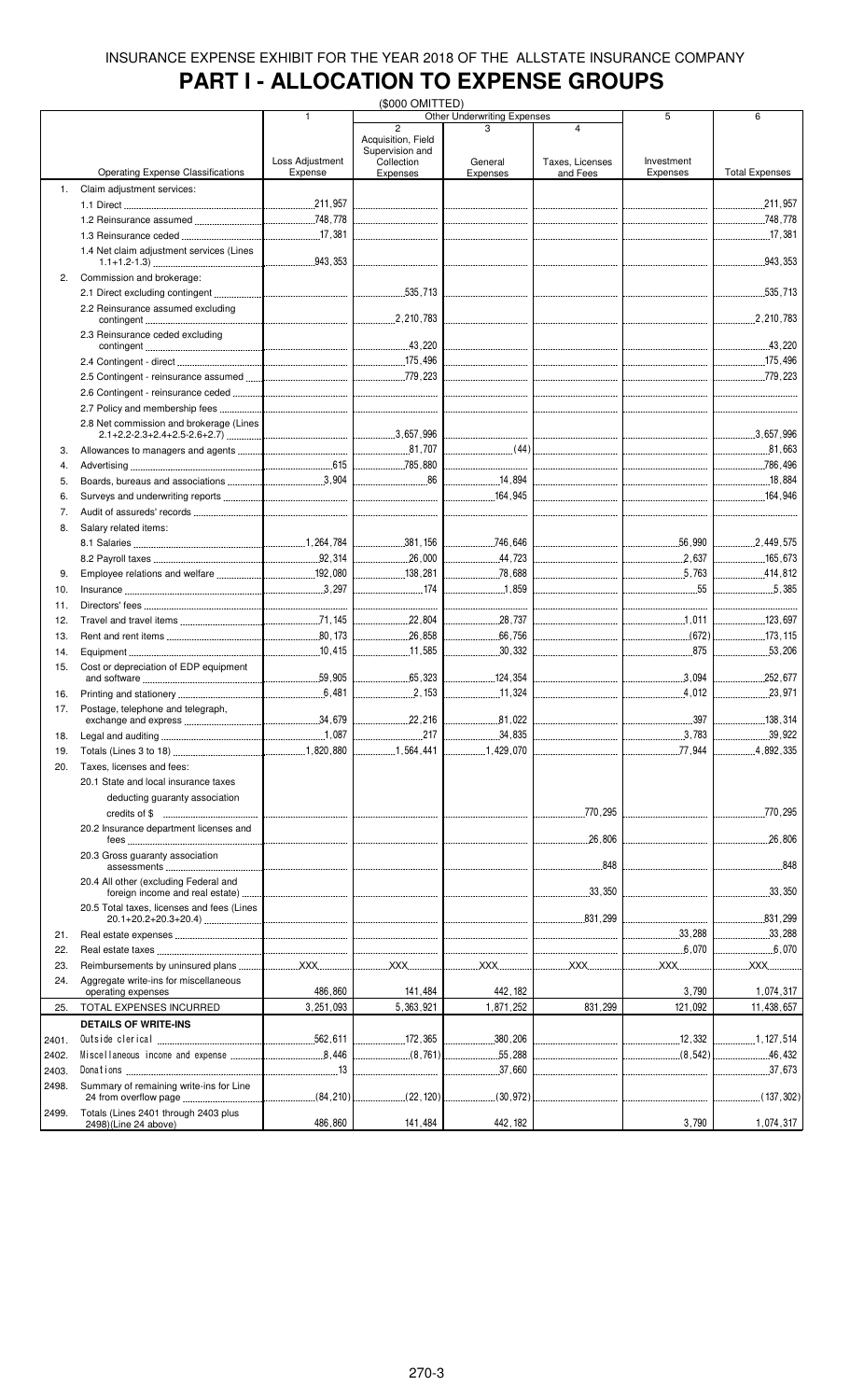## **PART II - ALLOCATION TO LINES OF BUSINESS NET OF REINSURANCE**

PREMIUMS, LOSSES, EXPENSES, RESERVES AND PROFITS AND PERCENTAGES TO PREMIUMS EARNED FOR BUSINESS NET OF REINSURANCE (\$000 OMITTED)

|                      |                                                                  |                            |                               |                           |                  |                                   |      |                                                |                         | <b>Loss Adjustment Expense</b>          |          | Loss Adjustment Expense                  |         |                                                  |                     |                                       |           |                                               |                  |                                     |       |                  |       |
|----------------------|------------------------------------------------------------------|----------------------------|-------------------------------|---------------------------|------------------|-----------------------------------|------|------------------------------------------------|-------------------------|-----------------------------------------|----------|------------------------------------------|---------|--------------------------------------------------|---------------------|---------------------------------------|-----------|-----------------------------------------------|------------------|-------------------------------------|-------|------------------|-------|
|                      |                                                                  |                            |                               |                           |                  |                                   |      |                                                |                         |                                         |          |                                          |         |                                                  |                     |                                       |           |                                               |                  |                                     |       |                  |       |
|                      |                                                                  | <b>Premiums Written</b>    |                               | <b>Premiums Earned</b>    |                  | Dividends to                      |      |                                                |                         | Defense and Cost                        |          |                                          |         |                                                  |                     | Defense and Cost                      |           |                                               |                  | <b>Unearned Premium</b>             |       |                  |       |
|                      |                                                                  | (Pg. 8, Pt. 1B,<br>Col. 6) |                               | (Pg. 6, Pt. 1,<br>Col. 4) |                  | Policyholders<br>(Pg. 4, Line 17) |      | <b>Incurred Loss</b><br>(Pg. 9, Pt. 2, Col. 7) |                         | <b>Containment Expenses</b><br>Incurred |          | Adjusting and Other<br>Expenses Incurred |         | <b>Unpaid Losses</b><br>(Pg. 10, Pt. 2A, Col. 8) |                     | <b>Containment Expenses</b><br>Unpaid |           | Adjusting and Other<br><b>Expenses Unpaid</b> |                  | Reserves<br>(Pg. 7, Pt. 1A, Col. 5) |       | Agents' Balances |       |
|                      |                                                                  |                            | $\overline{2}$                | $\mathbf{3}$              | $\overline{4}$   | 5                                 | 6    |                                                | 8                       | 9                                       | 10       | 11                                       | 12      | 13                                               | 14                  | 15                                    | 16        | 17                                            | 18               | 19                                  | 20    | 21               | 22    |
|                      |                                                                  | Amount                     | $\%$                          | Amount                    | $\%$             | Amount                            | $\%$ | Amount                                         | %                       | Amount                                  | $\%$     | Amount                                   | %       | Amount                                           | $\%$                | Amount                                | %         | Amount                                        | %                | Amount                              | $\%$  | Amount           | $\%$  |
|                      |                                                                  | $-48,939$                  | XXX.                          | .44,557                   | .100.0           |                                   |      | .27,731                                        | 62.2                    | .1,625                                  | .3.6     | .1,720                                   | .3.9    | .16, 115                                         | .36.2               | .1,992                                | .4.5      | .721                                          | .1.6             | .25,564                             | .57.4 | .7,817           | .17.5 |
| 2.1                  | Allied Lines                                                     | .2,010                     | XXX.                          | 2.083                     | .100.0           |                                   |      | 586                                            | .28.1                   | .90                                     | 4.3      | .361                                     | .17.3   | 696                                              | .33.4               | 50                                    | .2.4      | 887                                           | 42.6             | 988                                 | 47.4  | 321              | 15.4  |
| 2.2                  | Multiple Peril Crop                                              |                            | XXX.                          |                           | .100.0           |                                   |      |                                                |                         |                                         |          |                                          |         |                                                  |                     |                                       |           |                                               |                  |                                     |       |                  |       |
| 2.3                  | Federal Flood                                                    |                            | <b>XXX</b>                    |                           | 100.0            |                                   |      |                                                |                         |                                         |          | (2.857)                                  |         |                                                  |                     |                                       |           | 3.677                                         |                  |                                     |       | (13, 100)        |       |
| 2.4                  | Private Crop                                                     |                            | <b>XXX</b>                    |                           | 100.0            |                                   |      |                                                |                         |                                         |          |                                          |         |                                                  |                     |                                       |           |                                               |                  |                                     |       |                  |       |
| 2.5                  | Private Flood                                                    |                            | XXX.                          |                           | .100.0<br>.100.0 |                                   |      |                                                |                         |                                         |          |                                          |         |                                                  |                     |                                       |           |                                               |                  |                                     |       |                  |       |
| 3.<br>$\overline{4}$ | Farmowners Multiple Peril                                        | .7,579,203                 | XXX.<br>.XXX.                 | .7,409,282                | .100.0           |                                   |      | 4,550,329                                      | 61.4                    | 112,341                                 | .1.5     | .501,517                                 | 6.8     | 1,828,266                                        | .24.7               | 196,964                               | .2.7      | .121,467                                      | 1.6              | .4, 109, 250                        | .55.5 | 1,206,068        | .16.3 |
| 5.1                  | Homeowners Multiple Peril<br>Commercial Multiple Peril (Non-     |                            |                               |                           |                  |                                   |      |                                                |                         |                                         |          |                                          |         |                                                  |                     |                                       |           |                                               |                  |                                     |       |                  |       |
|                      | Liability Portion)                                               | 489,620                    | XXX.                          | 489,450                   | .100.0           |                                   |      | 317,728                                        | 64.9                    | .8,920                                  | 1.8      | 41,093                                   | 8.4     | 92,203                                           | 18.8                | 10,876                                | 2.2       | 12,352                                        | .2.5             | .260,050                            | 53.1  | .77,896          | 15.9  |
| 5.2                  | Commercial Multiple Peril (Liability                             |                            |                               |                           |                  |                                   |      |                                                |                         |                                         |          |                                          |         |                                                  |                     |                                       |           |                                               |                  |                                     |       |                  |       |
|                      | Portion)                                                         | 129,029                    | .XXX.                         | 128,351                   | .100.0           |                                   |      | .53,685                                        | 41.8                    | .21,146                                 | 16.5     | .6, 130                                  | .4.8    | 178,487                                          | .139.1              | .34,584                               | .26.9     | .11,106                                       | .8.7             | 66,721                              | .52.0 | 20,528           | .16.0 |
| 6.                   | Mortgage Guaranty                                                |                            | XXX.                          |                           | 100.0            |                                   |      |                                                |                         |                                         |          |                                          |         |                                                  |                     |                                       |           |                                               |                  |                                     |       |                  |       |
| 8.                   | Ocean Marine                                                     | .5,803                     | XXX                           | .5,662                    | .100.0           |                                   |      | .5,070                                         | 89.6                    | .27                                     | .0.5     | .1,099                                   | 19.4    | .2,065                                           | .36.5               | 104                                   | .1.8      | .337                                          | .6.0             | .2,668                              | 47.1  | .927             | 16.4  |
| 9                    | <b>Inland Marine</b>                                             | 187,373                    | $\mathsf{XXX}$                | .187.097                  | .100.0           |                                   |      | .73,576                                        | .39.3                   | 2,569                                   | .1.4     | .12,008                                  | 6.4     | .16,214                                          | .8.7                | .1,043                                | .0.6      | 3,392                                         | .1.8             | .92,675                             | 49.5  | .29,936          | .16.0 |
| 10.                  | Financial Guaranty                                               |                            | XXX.                          |                           | .100.0           |                                   |      |                                                |                         |                                         |          |                                          |         |                                                  |                     |                                       |           |                                               |                  |                                     |       |                  |       |
| 11.                  | Medical Professional Liability                                   |                            | XXX.                          |                           | .100.0           |                                   |      | .16                                            |                         | 27                                      |          |                                          |         | .128                                             |                     | .32                                   |           |                                               |                  |                                     |       |                  |       |
| 12.                  | Earthquake                                                       | .2.538                     | .XXX.                         | .2.595                    | .100.0           |                                   |      | .9.404                                         | .362.3                  | .324                                    | .12.5    | .590                                     | 22.7    | .2.499                                           | .96.3               | .267                                  | .10.3     | 198                                           | .7.6             | .1,329                              | .51.2 | .406             | .15.6 |
| 13.                  | Group A&H (See Interrogatory 1)                                  |                            | XXX                           |                           | .100.0           |                                   |      |                                                |                         |                                         |          |                                          |         |                                                  |                     |                                       |           |                                               |                  |                                     |       |                  |       |
| 14.                  | Credit A&H                                                       |                            | XXX.                          |                           | 100.0            |                                   |      |                                                |                         |                                         |          |                                          |         |                                                  |                     |                                       |           |                                               |                  |                                     |       |                  |       |
| 15.                  | Other A&H (See Interrogatory 1)                                  |                            | XXX                           |                           | 100.0            |                                   |      |                                                |                         |                                         |          |                                          |         |                                                  |                     |                                       |           |                                               |                  |                                     |       |                  |       |
| 16.                  | Workers' Compensation                                            | .105                       | XXX.                          | .105                      | .100.0           |                                   |      |                                                | $(1, 434)$ $(1, 361.5)$ | .328                                    | .311.7   | (363)                                    | (344.6) | .63,926                                          | 60,702.3            | .3.516                                | .3,339.0  | .3,801                                        | .3,609.          |                                     | 0.0   | 17               | .15.9 |
| 17.1                 | Other Liability - Occurrence                                     | 344,035                    | XXX                           | 330, 129                  | 100.0            |                                   |      | 173,695                                        | 52.6                    | 16,244                                  | 4.9      | 12,751                                   | 3.9     | 811,505                                          | 245.8               | 81,366                                | 24.6      | .27,000                                       | 8.2              | 174,736                             | 52.9  | 54,967           | 16.7  |
| 17.2                 | Other Liability - Claims-Made                                    |                            | XXX.                          |                           | .100.0           |                                   |      |                                                |                         |                                         |          |                                          |         |                                                  |                     |                                       |           |                                               |                  |                                     |       |                  |       |
| 17.3                 | Excess Workers' Compensation                                     |                            | XXX.                          |                           | .100.0           |                                   |      |                                                |                         |                                         |          |                                          |         |                                                  |                     |                                       |           |                                               |                  |                                     |       |                  |       |
| 18.                  | Products Liability                                               | .572                       | XXX.                          | .606                      | .100.0           |                                   |      | .18,674                                        | .3.079.9                | .32,552                                 | .5.368.8 | .13,530                                  | 2,231.5 |                                                  | .771,643 .127,265.4 | .167,827                              | .27,679.4 | .55,542                                       | .9, 160.4        | .250                                | 41.2  | .91              | .15.1 |
| 19.1, 19.2           | Private Passenger Auto Liability                                 | .12,527,666                | XXX.                          | 12, 383, 045              | .100.0           |                                   |      | .7, 140, 229                                   | .57.7                   | .703,792                                | .5.7     | .1,020,557                               | .8.2    | .9.350.664                                       | .75.5               | .2,082,037                            | .16.8     | .793,792                                      | 6.4              | 3,288,777                           | .26.6 | .2,001,387       | .16.2 |
| 19.3, 19.4           | Commercial Auto Liability                                        | .365,697                   | XXX.                          | .360.958                  | .100.0           |                                   |      | .302,014                                       | 83.7                    | .28,321                                 | .7.8     | 26,729                                   | 7.4     | 463,274                                          | 128.3               | 52,707                                | .14.6     | .23.223                                       | 6.4              | 136,298                             | .37.8 | 56,577           | .15.7 |
| 21.1                 | Private Passenger Auto Physical<br>Damage                        | .9.117.140                 | XXX.                          | 8,932,662                 | .100.0           |                                   |      | 4,753,096                                      | .53.2                   | .14,260                                 | 0.2      | .662.048                                 | .7.4    | 235.543                                          | .2.6                | 18,039                                | .0.2      | .61.099                                       | .0.7             | 2,429,645                           | .27.2 | .455,885         | .16.3 |
| 21.2                 | Commercial Auto Physical Damage                                  | .93,932                    | .XXX.                         | .93,107                   | .100.0           |                                   |      | .52,374                                        | .56.3                   | .253                                    | .0.3     | .10.511                                  | .11.3   | .6.519                                           | $\dots 7.0$         | .204                                  | .0.2      | .1.535                                        | .1.6             | .43,601                             | .46.8 | .15,000          | .16.1 |
| 22.                  | Aircraft (all perils)                                            |                            | XXX.                          |                           | 100.0            |                                   |      | 157                                            |                         | .43                                     |          |                                          |         | 2.522                                            |                     | 85                                    |           | 24                                            |                  |                                     |       |                  |       |
| 23.                  | Fidelity                                                         | - 6                        | XXX.                          | -8                        | 100.0            |                                   |      | (57)                                           | (755.6)                 | (2)                                     | (26.0)   | (4)                                      | (58.2)  |                                                  | .11.7               |                                       | .0.0      |                                               | .16.7            |                                     | 37.3  |                  | .13.7 |
| 24.                  | Surety.                                                          | $\overline{2}$             | XXX.                          | 4                         | 100.0            |                                   |      | (35)                                           | (910.0)                 | (3)                                     | (79.9)   |                                          |         | .68                                              | 1.748.9             | -3                                    | 67.7      |                                               | .2.7             |                                     |       |                  | .9.7  |
| 26.                  | Burglary and Theft                                               |                            | XXX                           |                           | 100.0            |                                   |      | 14                                             |                         |                                         |          | (2)                                      |         |                                                  |                     |                                       |           |                                               |                  |                                     |       |                  |       |
| 27.                  | Boiler and Machinery                                             |                            | $\mathsf{XXX}$                |                           | .100.0           |                                   |      | 87                                             |                         | (3)                                     |          | 115                                      |         | .1,166                                           |                     | 139                                   |           | 197                                           |                  |                                     |       | (215)            |       |
| 28.                  | Credit                                                           |                            | XXX.                          |                           | .100.0           |                                   |      |                                                |                         |                                         |          |                                          |         |                                                  |                     |                                       |           |                                               |                  |                                     |       |                  |       |
| 29.                  | International                                                    |                            | XXX.                          |                           | .100.0           |                                   |      |                                                |                         |                                         |          |                                          |         |                                                  |                     |                                       |           |                                               |                  |                                     |       |                  |       |
| 30.                  | Warranty                                                         | .15.863                    | XXX.                          | 6.128                     | .100.0           |                                   |      | .1.530                                         | 25.0                    | .495                                    | .8.1     | 165                                      | .2.7    | .606                                             | 9.9                 |                                       |           |                                               |                  | .12, 818                            | 209.2 | .2.534           | .41.4 |
| 31, 32, 33           | Reinsurance - Nonproportional                                    |                            |                               |                           |                  |                                   |      |                                                |                         |                                         |          |                                          |         |                                                  |                     |                                       |           |                                               |                  |                                     |       |                  |       |
|                      | Assumed                                                          |                            | XXX                           |                           | .100.0           |                                   |      | (552)                                          |                         |                                         |          |                                          |         | .2,163                                           |                     | 18                                    |           |                                               |                  |                                     |       |                  |       |
| 34.                  | Aggregate write-ins for Other Lines                              |                            |                               |                           |                  |                                   |      |                                                |                         |                                         |          |                                          |         |                                                  |                     |                                       |           |                                               |                  |                                     |       |                  |       |
|                      | of Business                                                      | 10,330                     | <b>XXX</b>                    | 10.520                    | 100.0            |                                   |      | $\overline{2}$                                 | 0.0                     |                                         | 0.0      | 36                                       | 0.3     | -3                                               | 0.0                 |                                       | 0.0       |                                               | 0.0              | 4,973                               | 47.3  | 1.650            | 15.7  |
| 35.                  | TOTAL (Lines 1 through 34)                                       | 30,919,863                 | <b>XXX</b>                    | 30, 386, 348              | 100.0            |                                   |      | 17,477,920                                     | 57.5                    | 943, 353                                | 3.1      | 2,307,740                                | 7.6     | 13,846,275                                       | 45.6                | 2,651,854                             | 8.7       | 1, 120, 351                                   | $\overline{3.7}$ | 10,650,347                          | 35.0  | 4,918,694        | 16.2  |
|                      | <b>DETAILS OF WRITE-INS</b>                                      |                            |                               |                           |                  |                                   |      |                                                |                         |                                         |          |                                          |         |                                                  |                     |                                       |           |                                               |                  |                                     |       |                  |       |
| 3401.                | Identity theft                                                   | 10.330                     | XXX.                          | 10.520                    | .100.0           |                                   |      |                                                | 0.0                     |                                         | 0.0      | 36                                       | 0.3     | -3                                               | 0.0                 |                                       | .0.0      |                                               | .0.0             | 4.973                               | 47.3  | .1,650           | .15.7 |
| 3402.                | Miscellaneous taxes unassigned                                   |                            | $\overline{\phantom{a}}$ XXX. |                           | .100.0           |                                   |      |                                                |                         |                                         |          |                                          |         |                                                  |                     |                                       |           |                                               |                  |                                     |       |                  |       |
| 3403.                |                                                                  |                            | <b>XXX</b>                    |                           |                  |                                   |      |                                                |                         |                                         |          |                                          |         |                                                  |                     |                                       |           |                                               |                  |                                     |       |                  |       |
| 3498.                | Summary of remaining write-ins for<br>Line 34 from overflow page |                            | XXX.                          |                           | .100.0           |                                   |      |                                                |                         |                                         |          |                                          |         |                                                  |                     |                                       |           |                                               |                  |                                     |       |                  |       |
| 3499.                | Totals (Lines 3401 thru 3403 plus                                |                            |                               |                           |                  |                                   |      |                                                |                         |                                         |          |                                          |         |                                                  |                     |                                       |           |                                               |                  |                                     |       |                  |       |
|                      | 3498)(Line 34 above)                                             | 10,330                     | <b>XXX</b>                    | 10,520                    | 100.0            |                                   |      | $\overline{2}$                                 | 0.0                     |                                         | 0.0      | 36                                       | 0.3     | $\mathbf{3}$                                     | 0.0                 |                                       | 0.0       |                                               | 0.0              | 4,973                               | 47.3  | 1.650            | 15.7  |
|                      |                                                                  |                            |                               |                           |                  |                                   |      |                                                |                         |                                         |          |                                          |         |                                                  |                     |                                       |           |                                               |                  |                                     |       |                  |       |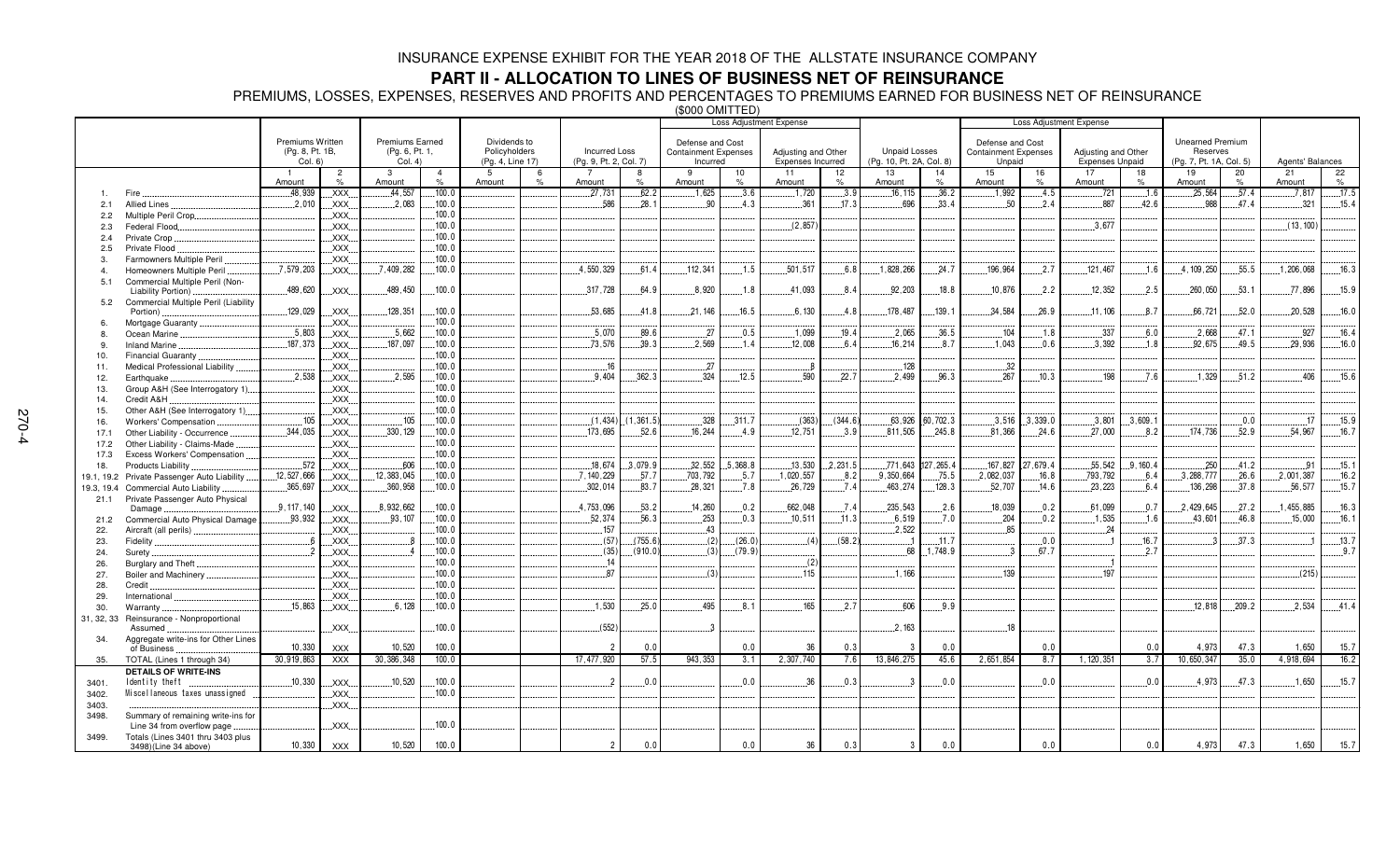**PART II - ALLOCATION TO LINES OF BUSINESS NET OF REINSURANCE (Continued)<br>PREMIUMS, LOSSES, EXPENSES, RESERVES AND PROFITS AND PERCENTAGES TO PREMIUMS EARNED FOR BUSINESS NET OF REINSURANCE<br>(\$000 OMITTED)** 

|                |                                                           | Other Underwriting Expenses<br>Other Acquisitions, Field<br>Taxes, Licenses &<br>Supervision, and Collection<br>Commission and Brokerage<br>Fees Incurred<br><b>Expenses Incurred</b><br>(IEE Pt. 1, Line 25<br>Expenses Incurred<br>(IEE Pt. 1, Line<br>(IEE Pt. 1, Line 2.8, Col. 2)<br>20.5, Col. 4)<br>minus 2.8 Col. 2) |         |              | General Expenses Incurred<br>(IEE Pt. 1. Line 25, Col. 3) |              | Other Income Less Other<br>Expenses<br>(Pg. 4, Line 15<br>minus Line 5) |               | Pre-Tax Profit or Loss<br><b>Excluding All</b><br>Investment Gain |               | Investment Gain<br>on Funds<br>Attributable to Insurance<br>Transactions |              | Profit or Loss<br>Excluding<br><b>Investment Gain</b><br>Attributable to<br>Capital and Surplus |              | <b>Investment Gain</b><br>Attributable to<br>Capital and Surplus |              | <b>Total Profit or Loss</b> |              |         |                |                          |
|----------------|-----------------------------------------------------------|------------------------------------------------------------------------------------------------------------------------------------------------------------------------------------------------------------------------------------------------------------------------------------------------------------------------------|---------|--------------|-----------------------------------------------------------|--------------|-------------------------------------------------------------------------|---------------|-------------------------------------------------------------------|---------------|--------------------------------------------------------------------------|--------------|-------------------------------------------------------------------------------------------------|--------------|------------------------------------------------------------------|--------------|-----------------------------|--------------|---------|----------------|--------------------------|
|                |                                                           | 23<br>Amount                                                                                                                                                                                                                                                                                                                 | 24<br>% | 25<br>Amount | 26<br>%                                                   | 27<br>Amount | 28<br>$\%$                                                              | 29<br>Amount  | 30<br>$\%$                                                        | 31<br>Amount  | 32<br>$\%$                                                               | 33<br>Amount | 34<br>%                                                                                         | 35<br>Amount | 36<br>$O_{\Lambda}$                                              | 37<br>Amount | 38<br>$\%$                  | 39<br>Amount | 40<br>% | 41<br>Amount   | 42<br>$\%$               |
|                | Fire                                                      | .3,966                                                                                                                                                                                                                                                                                                                       | .8.9    | .873         | .2.0                                                      | .630         | .1.4                                                                    | .3,155        | .7.1                                                              | .66           | .0.1                                                                     | 4,923        | .11.0                                                                                           | .1,107       | .2.5                                                             | .6,031       | .13.5                       | 1,053        | .2.4    | .7,084         | .15.9                    |
| 2.1            | Allied Lines                                              | .208                                                                                                                                                                                                                                                                                                                         | .10.0   | .172         | .8.3                                                      | 107          | 5.1                                                                     | .234          | .11.3                                                             | - 6           | .0.3                                                                     | .332         | .15.9                                                                                           | 81           | .3.9                                                             | 413          | 19.8                        | .65          | 3.1     | .478           | .23.0                    |
| 2.2            | Multiple Peril Crop                                       |                                                                                                                                                                                                                                                                                                                              |         |              |                                                           |              |                                                                         |               |                                                                   |               |                                                                          |              |                                                                                                 |              |                                                                  |              |                             |              |         |                |                          |
| 2.3            | Federal Flood                                             | .160                                                                                                                                                                                                                                                                                                                         |         | .334         |                                                           | (15.939)     |                                                                         | (9.245)       |                                                                   |               |                                                                          | 27.546       |                                                                                                 | $-614$       |                                                                  | .28.160      |                             | .105         |         | 28.264         |                          |
| 2.4.           | Private Crop.                                             |                                                                                                                                                                                                                                                                                                                              |         |              |                                                           |              |                                                                         |               |                                                                   |               |                                                                          |              |                                                                                                 |              |                                                                  |              |                             |              |         |                |                          |
| 2.5            | Private Flood                                             |                                                                                                                                                                                                                                                                                                                              |         |              |                                                           |              |                                                                         |               |                                                                   |               |                                                                          |              |                                                                                                 |              |                                                                  |              |                             |              |         |                |                          |
| -3.            | Farmowners Multiple Peril                                 |                                                                                                                                                                                                                                                                                                                              |         |              |                                                           |              |                                                                         |               |                                                                   |               |                                                                          |              |                                                                                                 |              |                                                                  |              |                             |              |         |                |                          |
| $\overline{4}$ | Homeowners Multiple Peril                                 | .981.068                                                                                                                                                                                                                                                                                                                     | .13.2   | 241.470      | 3.3                                                       | .397.588     | .5.4                                                                    | .364.885      | 4.9                                                               | 49.884        | .0.7                                                                     | .309.967     | .4.2                                                                                            | 150.914      | .2.0                                                             | 460.881      | 6.2                         | 185.080      | .2.5    | 645.960        | .8.7                     |
| 5.1            | Commercial Multiple Peril (Non-                           |                                                                                                                                                                                                                                                                                                                              |         |              |                                                           |              |                                                                         |               |                                                                   |               |                                                                          |              |                                                                                                 |              |                                                                  |              |                             |              |         |                |                          |
|                | Liability Portion)                                        | .71,293                                                                                                                                                                                                                                                                                                                      | .14.6   | .13,234      | .2.7                                                      | .31,864      | .6.5                                                                    | .39,014       | .8.0                                                              | .5.135        | .1.0                                                                     | (28, 562)    | (5.8)                                                                                           | .8,420       | .1.7                                                             | (20, 142)    | (4.1)                       | .12,198      | .2.5    | (7, 943)       | (1.6)                    |
| 5.2            | Commercial Multiple Peril (Liability                      |                                                                                                                                                                                                                                                                                                                              |         |              |                                                           |              |                                                                         |               |                                                                   |               |                                                                          |              |                                                                                                 |              |                                                                  |              |                             |              |         |                |                          |
| 6.             | Portion).<br>Mortgage Guaranty                            | .16,029                                                                                                                                                                                                                                                                                                                      | .12.5   | .3,056       | .2.4                                                      | .7,754       | .6.0                                                                    | .10,473       | .8.2                                                              | .905          | .0.7                                                                     | .10,983      | .8.6                                                                                            | .9,356       | .7.3                                                             | .20,338      | .15.8                       | .5,192       | .4.0    | 25,530         | .19.9                    |
| $\mathsf{R}$   | Ocean Marine                                              | .811                                                                                                                                                                                                                                                                                                                         | .14.3   | .142         | .2.5                                                      | .383         | 6.8                                                                     | .730          | .12.9                                                             | 64            | .1.1                                                                     | (2.537)      | (44.8)                                                                                          | .127         | .2.2                                                             | (2, 409)     | (42.6)                      | .146         | .2.6    | (2, 263)       | (40.0)                   |
| 9.             | Inland Marine.                                            | .24.378                                                                                                                                                                                                                                                                                                                      | .13.0   | .4.316       | .2.3                                                      | .11,022      | .5.9                                                                    | .14.044       | .7.5                                                              | .793          | .0.4                                                                     | .45,977      | .24.6                                                                                           | 2,275        | .1.2                                                             | 48,251       | .25.8                       | .4.167       | .2.2    | 52,418         | .28.0                    |
| 10.            | <b>Financial Guaranty</b>                                 |                                                                                                                                                                                                                                                                                                                              |         |              |                                                           |              |                                                                         |               |                                                                   |               |                                                                          |              |                                                                                                 |              |                                                                  |              |                             |              |         |                |                          |
| 11.            | Medical Professional Liability.                           |                                                                                                                                                                                                                                                                                                                              |         |              |                                                           |              |                                                                         |               |                                                                   |               |                                                                          | (51)         |                                                                                                 | 5            |                                                                  | (45)         |                             | $\cdot$ .2   |         | (44)           |                          |
| 12.            | Earthquake                                                | 321                                                                                                                                                                                                                                                                                                                          | 12.4    | 59           | 2.3                                                       | 135          | 5.2                                                                     | 93            | .3.6                                                              | $\mathcal{P}$ | 0.1                                                                      | (8.328)      | (320.9)                                                                                         | 82           | 3.2                                                              | (8.246)      | (317.7)                     | 72           | 2.8     |                | $(8, 174)$ (315.0)       |
| 13.            | Group A&H (See Interrogatory 1)                           |                                                                                                                                                                                                                                                                                                                              |         |              |                                                           |              |                                                                         |               |                                                                   |               |                                                                          |              |                                                                                                 |              |                                                                  |              |                             |              |         |                |                          |
| 14.            | Credit A&H                                                |                                                                                                                                                                                                                                                                                                                              |         |              |                                                           |              |                                                                         |               |                                                                   |               |                                                                          |              |                                                                                                 |              |                                                                  |              |                             |              |         |                |                          |
| 15.            | Other A&H (See Interrogatory 1)                           |                                                                                                                                                                                                                                                                                                                              |         |              |                                                           |              |                                                                         |               |                                                                   |               |                                                                          |              |                                                                                                 |              |                                                                  |              |                             |              |         |                |                          |
| 16.            | Workers' Compensation                                     |                                                                                                                                                                                                                                                                                                                              |         | .17          | .16.2                                                     |              |                                                                         | .755          | .717.4                                                            |               | .0.2                                                                     | .801         | .761.0                                                                                          | .2,730       | 2,592.7                                                          | .3,532       | .3.353.7                    | .807         | .766.7  |                | $.4,339$ $.4,120.4$      |
| 17.1           | Other Liability - Occurrence                              | 45.008                                                                                                                                                                                                                                                                                                                       | .13.6   | .7.500       | .2.3                                                      | 19.713       | 6.0                                                                     | .24.862       | .7.5                                                              | 3.589         | .1.1                                                                     | .33,946      | .10.3                                                                                           | .36,631      | .11.1                                                            | .70.577      | .21.4                       | .17,007      | .5.2    | 87.584         | 26.5                     |
| 17.2           | Other Liability - Claims-Made                             |                                                                                                                                                                                                                                                                                                                              |         |              |                                                           |              |                                                                         |               |                                                                   |               |                                                                          |              |                                                                                                 |              |                                                                  |              |                             |              |         |                |                          |
| 17.3           | Excess Workers' Compensation                              |                                                                                                                                                                                                                                                                                                                              |         |              |                                                           |              |                                                                         |               |                                                                   |               |                                                                          |              |                                                                                                 |              |                                                                  |              |                             |              |         |                |                          |
| 18.            | Products Liability.                                       |                                                                                                                                                                                                                                                                                                                              |         |              |                                                           |              |                                                                         |               |                                                                   |               |                                                                          |              |                                                                                                 |              |                                                                  |              |                             |              |         |                |                          |
|                |                                                           |                                                                                                                                                                                                                                                                                                                              |         |              |                                                           |              |                                                                         |               |                                                                   |               |                                                                          |              | 10.678.1                                                                                        |              |                                                                  |              |                             |              |         |                |                          |
|                |                                                           | .59                                                                                                                                                                                                                                                                                                                          | .9.7    | .14          | .2.3                                                      | .28          | .4.6                                                                    | .107          | .17.6                                                             | (386)         | (63.7)                                                                   | (64, 744)    |                                                                                                 | .37,225      | 6, 139.4                                                         |              | $(27, 519)$ $(4, 538.7)$    | .11,000      | 1,814.1 |                | $(16, 520)$ $(2, 724.5)$ |
| 19.1, 19.2     | Private Passenger Auto Liability                          | .1,410,132                                                                                                                                                                                                                                                                                                                   | .11.4   | .318,019     | .2.6                                                      | 714,725      | .5.8                                                                    | .770, 142     | .6.2                                                              | 36, 176       | .0.3                                                                     | .341,627     | .2.8                                                                                            | .466,066     | .3.8                                                             | .807,693     | .6.5                        | .330,028     | .2.7    | .1, 137, 721   | .9.2                     |
| 19.3, 19.4     | Commercial Auto Liability                                 | .26.284                                                                                                                                                                                                                                                                                                                      | .7.3    | .10,226      | .2.8                                                      | .12.954      | .3.6                                                                    | .39.505       | .10.9                                                             | (174)         | 0.0                                                                      | (85, 248)    | (23.6)                                                                                          | .19,954      | .5.5                                                             | (65, 294)    | (18.1)                      | .11.615      | 3.2     | (53, 679)      | (14.9)                   |
|                | 21.1 Private Passenger Auto Physical                      |                                                                                                                                                                                                                                                                                                                              |         |              |                                                           |              |                                                                         |               |                                                                   |               |                                                                          |              |                                                                                                 |              |                                                                  |              |                             |              |         |                |                          |
|                | Damage                                                    | .1,066,429                                                                                                                                                                                                                                                                                                                   | .11.9   | 228,699      | .2.6                                                      | 520, 100     | .5.8                                                                    | .602,768      | 6.7                                                               | 36.716        | .0.4                                                                     | 1, 121, 978  | .12.6                                                                                           | .27,221      | 0.3                                                              | 1, 149, 199  | 12.9                        | 147,757      | .1.7    | .1,296,956     | .14.5                    |
| 21.2           | Commercial Auto Physical Damage                           | .9.440                                                                                                                                                                                                                                                                                                                       | .10.1   | .2.491       | .2.7                                                      | .4.125       | 4.4                                                                     | .8,606        | .9.2                                                              | (35)          | 0.0                                                                      | .5.269       | .5.7                                                                                            | .981<br>96   | .1.1                                                             | .6,250       | 6.7                         | .1.921<br>28 | .2.1    | .8,170<br>(76) | .8.8                     |
| 22.<br>23.     | Aircraft (all perils).<br>Fidelity                        |                                                                                                                                                                                                                                                                                                                              | 9.2     |              | .1.9                                                      |              | 4.2                                                                     | $\mathcal{L}$ | .21.7                                                             |               | (0.1)                                                                    | (201)<br>69  | .902.6                                                                                          |              | 18.1                                                             | (105)<br>.70 | .920.7                      |              | 7.3     | 71             | .927.9                   |
| 24.            | Surety                                                    |                                                                                                                                                                                                                                                                                                                              |         |              |                                                           |              |                                                                         |               |                                                                   |               |                                                                          | 42           | ,089.9                                                                                          |              | 68.0                                                             | .45          | 1.157.9                     |              | .21.3   |                | 46 1,179.2               |
| 26.            | <b>Burglary and Theft</b>                                 |                                                                                                                                                                                                                                                                                                                              |         |              |                                                           |              |                                                                         |               |                                                                   |               |                                                                          | (11)         |                                                                                                 |              |                                                                  | (11)         |                             |              |         | (11)           |                          |
| 27.            | Boiler and Machinery                                      | .356                                                                                                                                                                                                                                                                                                                         |         | .112         |                                                           | .179         |                                                                         | .599          |                                                                   | (2)           |                                                                          | (1.447)      |                                                                                                 | 59           |                                                                  | (1, 388)     |                             | 16           |         | (1, 372)       |                          |
| 28.            | Credit                                                    |                                                                                                                                                                                                                                                                                                                              |         |              |                                                           |              |                                                                         |               |                                                                   |               |                                                                          | (9)          |                                                                                                 |              |                                                                  | (9)          |                             |              |         | (9)            |                          |
| 29.            | International                                             |                                                                                                                                                                                                                                                                                                                              |         |              |                                                           |              |                                                                         |               |                                                                   |               |                                                                          |              |                                                                                                 |              |                                                                  |              |                             |              |         |                |                          |
| 30.            | Warranty                                                  | .772                                                                                                                                                                                                                                                                                                                         | .12.6   |              |                                                           |              |                                                                         | .68           | $-1.1$                                                            |               |                                                                          | .3.098       | .50.6                                                                                           | .234         | .3.8                                                             | .3,333       | 54.4                        | .173         | 2.8     | .3,506         | .57.2                    |
| 31, 32, 33     | Reinsurance - Nonproportional                             |                                                                                                                                                                                                                                                                                                                              |         |              |                                                           |              |                                                                         |               |                                                                   |               |                                                                          |              |                                                                                                 |              |                                                                  |              |                             |              |         |                |                          |
|                | Assumed                                                   |                                                                                                                                                                                                                                                                                                                              |         |              |                                                           |              |                                                                         |               |                                                                   |               |                                                                          | 549          |                                                                                                 | 95           |                                                                  | 644          |                             | .28          |         | 672            |                          |
| 34.            | Aggregate write-ins for Other Lines                       | 1,276                                                                                                                                                                                                                                                                                                                        | 12.1    | 561          | 5.3                                                       | 555          | 5.3                                                                     | 455           |                                                                   | 78            | 0.7                                                                      | 7,714        | 73.3                                                                                            | 78           | 0.7                                                              | 7,792        | 74.1                        | 219          | 2.1     | 8,011          | 76.2                     |
|                | of Business                                               |                                                                                                                                                                                                                                                                                                                              |         |              |                                                           | 1,705,925    |                                                                         |               | 4.3                                                               |               |                                                                          |              |                                                                                                 |              |                                                                  |              |                             |              |         |                |                          |
| 35.            | TOTAL (Lines 1 through 34)<br><b>DETAILS OF WRITE-INS</b> | 3,657,996                                                                                                                                                                                                                                                                                                                    | 12.0    | 831,299      | 2.7                                                       |              | 5.6                                                                     | 1,871,252     | 6.2                                                               | 132,819       | 0.4                                                                      | 1,723,682    | 5.7                                                                                             | 764,356      | 2.5                                                              | 2,488,038    | 8.2                         | 728,680      | 2.4     | 3,216,719      | 10.6                     |
| 3401.          | Identity theft.                                           | .1,276                                                                                                                                                                                                                                                                                                                       | .12.1   | .263         | .2.5                                                      | .555         | .5.3                                                                    | .455          | .4.3                                                              | .78           | .0.7                                                                     | .8,011       | .76.2                                                                                           | 78           | 0.7                                                              | .8,090       | .76.9                       | .219         | .2.1    | .8,309         | 79.0                     |
| 3402.          | Miscellaneous taxes unassigned                            |                                                                                                                                                                                                                                                                                                                              |         | .298         |                                                           |              |                                                                         |               |                                                                   |               |                                                                          | (298)        |                                                                                                 |              |                                                                  | (298)        |                             |              |         | (298)          |                          |
| 3403.          |                                                           |                                                                                                                                                                                                                                                                                                                              |         |              |                                                           |              |                                                                         |               |                                                                   |               |                                                                          |              |                                                                                                 |              |                                                                  |              |                             |              |         |                |                          |
| 3498.          | Summary of remaining write-ins for                        |                                                                                                                                                                                                                                                                                                                              |         |              |                                                           |              |                                                                         |               |                                                                   |               |                                                                          |              |                                                                                                 |              |                                                                  |              |                             |              |         |                |                          |
|                | Line 34 from overflow page                                |                                                                                                                                                                                                                                                                                                                              |         |              |                                                           |              |                                                                         |               |                                                                   |               |                                                                          |              |                                                                                                 |              |                                                                  |              |                             |              |         |                |                          |
| 3499.          | Totals (Lines 3401 thru 3403 plus                         |                                                                                                                                                                                                                                                                                                                              |         |              |                                                           |              |                                                                         |               |                                                                   |               |                                                                          |              |                                                                                                 |              |                                                                  |              |                             |              |         |                |                          |
|                | 3498)(Line 34 above)                                      | 1,276                                                                                                                                                                                                                                                                                                                        | 12.1    | 561          | 5.3                                                       | 555          | 5.3                                                                     | 455           | 4.3                                                               | 78            | 0.7                                                                      | 7,714        | 73.3                                                                                            | 78           | 0.7                                                              | 7,792        | 74.1                        | 219          | 2.1     | 8,011          | 76.2                     |

NOTE: THE ALLOCATION OF INVESTMENT INCOME FROM CAPITAL AND SURPLUS BY LINE OF BUSINESS MAY NOT ACCURATELY REFLECT THE PROFITABILITY OF A PARTICULAR LINE FOR USE IN THE RATE MAKING PROCESS.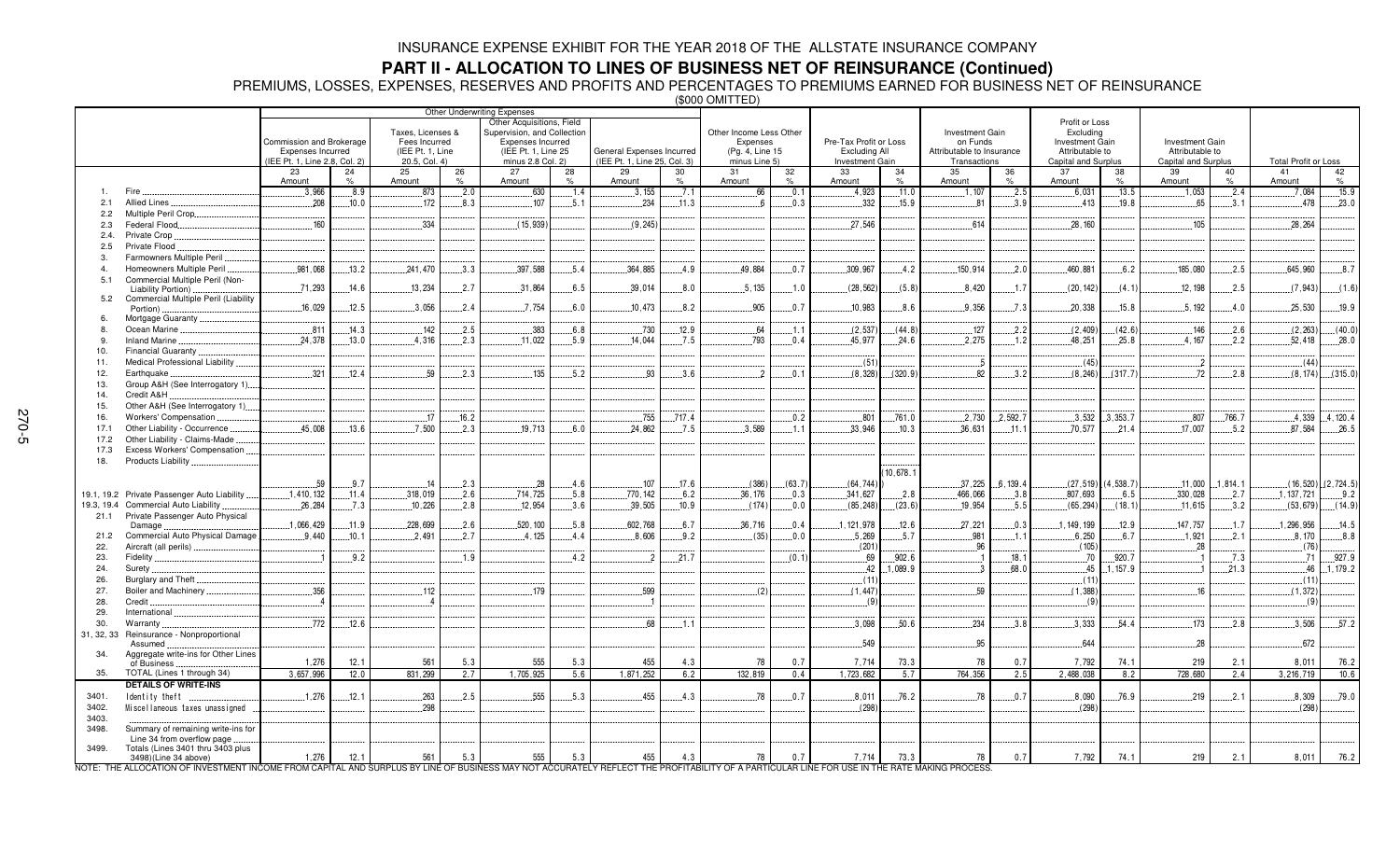## **PART III - ALLOCATION TO LINES OF DIRECT BUSINESS WRITTEN**

PREMIUMS, LOSSES, EXPENSES, RESERVES AND PROFITS, AND PERCENTAGES TO PREMIUMS EARNED FOR DIRECT BUSINESS WRITTEN (\$000 OMITTED)

|            |                                      |                        |                     |                               |                        |                    |               |                           |           |                             |         | Loss Adjustment Expense |          |                                 |            | <b>Loss Adjustment Expense</b> |          |                              |          |                         |            |                  |         |
|------------|--------------------------------------|------------------------|---------------------|-------------------------------|------------------------|--------------------|---------------|---------------------------|-----------|-----------------------------|---------|-------------------------|----------|---------------------------------|------------|--------------------------------|----------|------------------------------|----------|-------------------------|------------|------------------|---------|
|            |                                      |                        |                     | Dividends                     |                        |                    |               | Defense and Cost          |           |                             |         |                         |          | Defense and Cost                |            |                                |          |                              |          |                         |            |                  |         |
|            |                                      | Premiums Written       |                     | <b>Premiums Earned</b>        |                        | to                 |               | <b>Incurred Loss</b>      |           | <b>Containment Expenses</b> |         | Adjusting and Other     |          | <b>Unpaid Losses</b>            |            | <b>Containment Expenses</b>    |          | Adjusting and Other          |          | <b>Unearned Premium</b> |            | Agents' Balances |         |
|            |                                      | Pg. 8, Pt. 1B, Col. 1) |                     | Sch. T, Line 59, Col. 3)<br>3 |                        | Policyholders<br>5 |               | (Sch. T, Line 59, Col. 6) |           | Incurred<br>9               |         | Expenses Incurred       |          | (Sch. T, Line 59, Col. 7)<br>13 |            | Unpaid<br>15                   |          | <b>Expenses Unpaid</b><br>17 |          | Reserves                |            | 21               |         |
|            |                                      | Amount                 | $\overline{2}$<br>% | Amount                        | $\overline{4}$<br>$\%$ | Amount             | $\frac{1}{2}$ | Amount                    | $\%$      | Amount                      | 10<br>% | 11<br>Amount            | 12<br>%  | Amount                          | 14<br>$\%$ | Amount                         | 16<br>%  | Amount                       | 18<br>%  | 19<br>Amount            | 20<br>$\%$ | Amount           | 22<br>% |
|            | Fire                                 | 802                    | XXX.                | .840                          | .100.0                 |                    |               | .1,731                    | .206.1    | .45                         | .5.4    | .41                     | .4.9     | .617                            | .73.5      | 31                             | 3.7      | 289                          | .34.4    | .415                    | .49.4      | (66)             | (7.9)   |
| 2.1        | <b>Allied Lines</b>                  | .2,008                 | XXX.                | .2,081                        | .100.0                 |                    |               | .521                      | .25.0     | (4)                         | (0.2)   | .361                    | .17.3    | .234                            | .11.3      |                                | .0.3     | .872                         | 41.9     | .987                    | .47.4      | (166)            | (8.0)   |
| 2.2        | Multiple Peril Crop.                 |                        | XXX.                |                               | .100.0                 |                    |               |                           |           |                             |         |                         |          |                                 |            |                                |          |                              |          |                         |            |                  |         |
| 2.3        | Federal Flood                        | 242.440                | XXX.                | 248.396                       | .100.0                 |                    |               | 116.184                   | 46.8      |                             |         | 11.445                  | 4.6      | 30.393                          | 12.2       |                                |          | .3.677                       | .1.5     | 153.586                 | 61.8       | (20,090)         | (8.1)   |
| 2.4        | Private Crop                         |                        | XXX.                |                               | .100.0                 |                    |               |                           |           |                             |         |                         |          |                                 |            |                                |          |                              |          |                         |            |                  |         |
| 2.5        | Private Flood                        |                        | XXX                 |                               | 100.0                  |                    |               |                           |           |                             |         |                         |          |                                 |            |                                |          |                              |          |                         |            |                  |         |
| 3.         | Farmowners Multiple Peril            |                        | XXX.                |                               | 100.0                  |                    |               |                           |           |                             |         |                         |          |                                 |            |                                |          |                              |          |                         |            |                  |         |
| $\Delta$   | Homeowners Multiple Peril            | 1.936.153              | XXX.                | .1,968,742                    | .100.0                 |                    |               | 1.864.498                 | .94.7     | 9.374                       | 0.5     | 153.196                 | .7.8     | 1.108.295                       | .56.3      | 72.141                         | 3.7      | .106.731                     | .5.4     | .1.001.507              | .50.9      | (160.441)        | (8.1)   |
| 5.1        | Commercial Multiple Peril (Non-      |                        |                     |                               |                        |                    |               |                           |           |                             |         |                         |          |                                 |            |                                |          |                              |          |                         |            |                  |         |
|            | Liability Portion)                   | 165,749                | XXX.                | 170,084                       | 100.0                  |                    |               | 134,703                   | 79.2      | .3.254                      | .1.9    | 15.864                  | 9.3      | 68.505                          | 40.3       | 6.174                          | 3.6      | .10,834                      | 6.4      | .83,451                 | 49.1       | (13, 735)        | (8.1)   |
| 5.2        | Commercial Multiple Peril (Liability |                        |                     |                               |                        |                    |               |                           |           |                             |         |                         |          |                                 |            |                                |          |                              |          |                         |            |                  |         |
|            | Portion)                             | .47,933                | XXX.                | 48,313                        | .100.0                 |                    |               | 45.673                    | .94.5     | 18.457                      | .38.2   | .5,306                  | .11.0    | 135.546                         | .280.6     | .27.407                        | .56.7    | .10.499                      | 21.7     | .24.224                 | .50.1      | (3,972)          | (8.2)   |
| 6.         | Mortgage Guaranty                    |                        | XXX.                |                               | .100.0                 |                    |               |                           |           |                             |         |                         |          |                                 |            |                                |          |                              |          |                         |            |                  |         |
| 8          | Ocean Marine                         | 449                    | XXX.                | 473                           | 100.0                  |                    |               | .137                      | 29.0      | . 3                         | 0.7     | .222                    | 46.9     | .99                             | 21.0       | 6                              | 1.2      | 68                           | .14.4    | 199                     | 42.0       | (37)             | (7.9)   |
| 9.         | <b>Inland Marine</b>                 | .50,015                | XXX.                | .51,485                       | .100.0                 |                    |               | .19.535                   | 37.9      | .512                        | 1.0     | .4.557                  | 8.9      | .4,600                          | .8.9       | .201                           | 0.4      | 2.445                        | 4.7      | 24.565                  | 47.7       | (4, 145)         | (8.0)   |
| 10.        | <b>Financial Guaranty</b>            |                        | XXX.                |                               | 100.0                  |                    |               |                           |           |                             |         |                         |          |                                 |            |                                |          |                              |          |                         |            |                  |         |
| 11.        | Medical Professional Liability.      |                        | XXX.                |                               | .100.0                 |                    |               |                           |           | .25                         |         | 8                       |          |                                 |            | .20                            |          |                              |          |                         |            |                  |         |
| 12.        | Earthquake                           | .1.016                 | XXX.                | .1.054                        | .100.0                 |                    |               | .9.238                    | .876.2    | .279                        | .26.5   | .500                    | 47.4     | 2.396                           | 227.3      | .259                           | .24.5    | .193                         | 18.3     | .531                    | 50.4       | (84)             | (8.0)   |
| 13.        | Group A&H (See Interrogatory 1)      |                        | XXX.                |                               | .100.0                 |                    |               |                           |           |                             |         |                         |          |                                 |            |                                |          |                              |          |                         |            |                  |         |
| 14.        | Credit A&H                           |                        | XXX.                |                               | .100.0                 |                    |               |                           |           |                             |         |                         |          |                                 |            |                                |          |                              |          |                         |            |                  |         |
| 15.        | Other A&H (See Interrogatory 1)      |                        | XXX.                |                               | .100.0                 |                    |               |                           |           |                             |         |                         |          |                                 |            |                                |          |                              |          |                         |            |                  |         |
| 16.        | Workers' Compensation                | .33                    | <b>XXX</b>          | .33                           | .100.0                 |                    |               | (434)                     | (1.305.8) | 145                         | 435.1   | (252)                   | (756.5)  | 33.544                          | 100.873.2  | 2.003                          | 6.023.8  | .3,060                       | .9,203.  |                         |            | (3)              | (8.3)   |
| 17.1       | Other Liability - Occurrence         | 86,410                 | XXX.                | .84, 816                      | .100.0                 |                    |               | .50,552                   | 59.6      | .9.296                      | .11.0   | .6,377                  | .7.5     | .403,869                        | .476.2     | .51,051                        | .60.2    | .19.258                      | .22.7    | .43,393                 | .51.2      | (7, 160)         | (8.4)   |
| 17.2       | Other Liability - Claims-Made        |                        | XXX.                |                               | 100.0                  |                    |               |                           |           |                             |         |                         |          |                                 |            |                                |          |                              |          |                         |            |                  |         |
| 17.3       | Excess Workers' Compensation         |                        | XXX                 |                               | .100.0                 |                    |               |                           |           |                             |         |                         |          |                                 |            |                                |          |                              |          |                         |            |                  |         |
| 18.        | Products Liability                   | .560                   | XXX.                | .594                          | .100.0                 |                    |               | .29.743                   | .5,006.5  | 38.919                      | 6.551.0 | .13.757                 | .2.315.6 | .607.842                        | 102, 314.5 | 227.474                        | 38.289.4 | 43.152                       | .7,263.6 | .250                    | 42.1       | (46)             | (7.8)   |
| 19.1, 19.2 | Private Passenger Auto Liability     | 1,459,679              | XXX.                | .1,503,010                    | .100.0                 |                    |               | .1,009,307                | .67.2     | .104,390                    | .6.9    | 182,462                 | .12.1    | 4,749,189                       | .316.0     | .675,335                       | .44.9    | .414,291                     | .27.6    | .364, 494               | .24.3      | (120, 958)       | (8.0)   |
| 19.3, 19.4 | <b>Commercial Auto Liability</b>     | .368,648               | XXX.                | .364,525                      | .100.0                 |                    |               | .304,288                  | .83.5     | 26,323                      | .7.2    | 26,221                  | .7.2     | .447.246                        | .122.7     | .47,061                        | .12.9    | .21,781                      | .6.0     | 121,584                 | .33.4      | (30, 548)        | (8.4)   |
| 21.1       | Private Passenger Auto Physical      |                        |                     |                               |                        |                    |               |                           |           |                             |         |                         |          |                                 |            |                                |          |                              |          |                         |            |                  |         |
|            | Damage                               | .1,403,000             | XXX.                | .1,411,179                    | .100.0                 |                    |               | .510,974                  | 36.2      | .704                        | 0.0     | .90,941                 | 6.4      | 28.366                          | .2.0       | .1.682                         | .0.1     | .25.321                      | .1.8     | 353, 114                | 25.0       | (116, 261)       | (8.2)   |
| 21.2       | Commercial Auto Physical Damage.     | .84,904                | XXX.                | .83,973                       | .100.0                 |                    |               | 49, 187                   | .58.6     | .239                        | .0.3    | .10,629                 | .12.7    | .6,541                          | .7.8       | 184                            | .0.2     | .1.581                       | .1.9     | .37,735                 | .44.9      | (7,036)          | (8.4)   |
| 22.        | Aircraft (all perils)                |                        | XXX.                |                               | .100.0                 |                    |               |                           |           |                             |         |                         |          |                                 |            |                                |          |                              |          |                         |            |                  |         |
| 23.        | Fidelity                             | - 6                    | <b>XXX</b>          |                               | .100.0                 |                    |               | (59)                      | (780.8)   | (2)                         | (26.0)  | (4)                     | (58.2)   |                                 | .11.7      |                                | $0.0$ .  |                              | .16.7    |                         | .37.3      | (1)              | (7.1)   |
| 24.        | Surety                               | $\mathcal{P}$          | <b>XXX</b>          |                               | .100.0                 |                    |               |                           |           |                             |         |                         |          | 68                              | 1,713.2    | -3                             | 66.3     |                              | .2.7     |                         |            |                  | (5.2)   |
| 26.        | Burglary and Theft                   |                        | XXX.                |                               | 100.0                  |                    |               | 14                        |           |                             |         | (2)                     |          |                                 |            |                                |          |                              |          |                         |            |                  |         |
| 27.        | Boiler and Machinery                 | .3.971                 | XXX.                | 3.996                         | .100.0                 |                    |               | .1.113                    | 27.9      | (3)                         | (0.1)   | .115                    | 2.9      | 1.408                           | 35.2       | 139                            | 3.5      | 197                          | 4.9      | 1.981                   | 49.6       | (329)            | (8.2)   |
| 28.        | Credit                               |                        | XXX                 |                               | 100.0                  |                    |               |                           |           |                             |         |                         |          |                                 |            |                                |          |                              |          |                         |            |                  |         |
| 29.        | International                        |                        | XXX                 |                               | .100.0                 |                    |               |                           |           |                             |         |                         |          |                                 |            |                                |          |                              |          |                         |            |                  |         |
| 30.        | Warranty                             | .8.139                 | XXX.                | 618                           | .100.0                 |                    |               |                           |           |                             |         | 26                      | 4.1      |                                 |            |                                |          |                              |          | .7.521                  | 1.216.0    | (674)            | (109.0) |
| 34.        | Aggregate write-ins for Other Lines  |                        |                     |                               |                        |                    |               |                           |           |                             |         |                         |          |                                 |            |                                |          |                              |          |                         |            |                  |         |
|            | of Business                          | 1,935                  | <b>XXX</b>          | 2,007                         | 100.0                  |                    |               |                           | 0.0       |                             | 0.0     |                         | 0.4      |                                 | 0.0        |                                | 0.0      |                              | 0.0      | 961                     | 47.9       | (160)            | (8.0)   |
| 35.        | TOTAL (Lines 1 through 34)           | 5,863,853              | <b>XXX</b>          | 5,946,233                     | 100.0                  |                    |               | 4.146.904                 | 69.7      | 211,957                     | 3.6     | 521,776                 | 8.8      | 7,628,762                       | 128.3      | 1.111.178                      | 18.7     | 664,251                      | 11.2     | 2,220,498               | 37.3       | (485, 913)       | (8.2)   |
|            | <b>DETAILS OF WRITE-INS</b>          |                        |                     |                               |                        |                    |               |                           |           |                             |         |                         |          |                                 |            |                                |          |                              |          |                         |            |                  |         |
| 3401.      | Identity theft                       | .1.935                 | XXX.                | 2,007                         | .100.0                 |                    |               |                           | 0.0       |                             | 0.0     |                         | 0.4      |                                 | 0.0        |                                | 0.0      |                              | 0.0      | 961                     | 47.9       | (160)            | (8.0)   |
| 3402.      | Miscellaneous taxes unassigned       |                        | XXX.                |                               | 100.0                  |                    |               |                           |           |                             |         |                         |          |                                 |            |                                |          |                              |          |                         |            |                  |         |
| 3403.      |                                      |                        | XXX.                |                               |                        |                    |               |                           |           |                             |         |                         |          |                                 |            |                                |          |                              |          |                         |            |                  |         |
| 3498.      | Summary of remaining write-ins for   |                        |                     |                               |                        |                    |               |                           |           |                             |         |                         |          |                                 |            |                                |          |                              |          |                         |            |                  |         |
|            | Line 34 from overflow page           |                        | XXX.                |                               | .100.0                 |                    |               |                           |           |                             |         |                         |          |                                 |            |                                |          |                              |          |                         |            |                  |         |
| 3499.      | Totals (Lines 3401 thru 3403 plus    | 1,935                  | <b>XXX</b>          | 2,007                         | 100.0                  |                    |               |                           | 0.0       |                             | 0.0     |                         | 0.4      |                                 | 0.0        |                                | 0.0      |                              | 0.0      | 961                     | 47.9       | (160)            | (8.0)   |
|            | 3498)(Line 34 above)                 |                        |                     |                               |                        |                    |               |                           |           |                             |         |                         |          |                                 |            |                                |          |                              |          |                         |            |                  |         |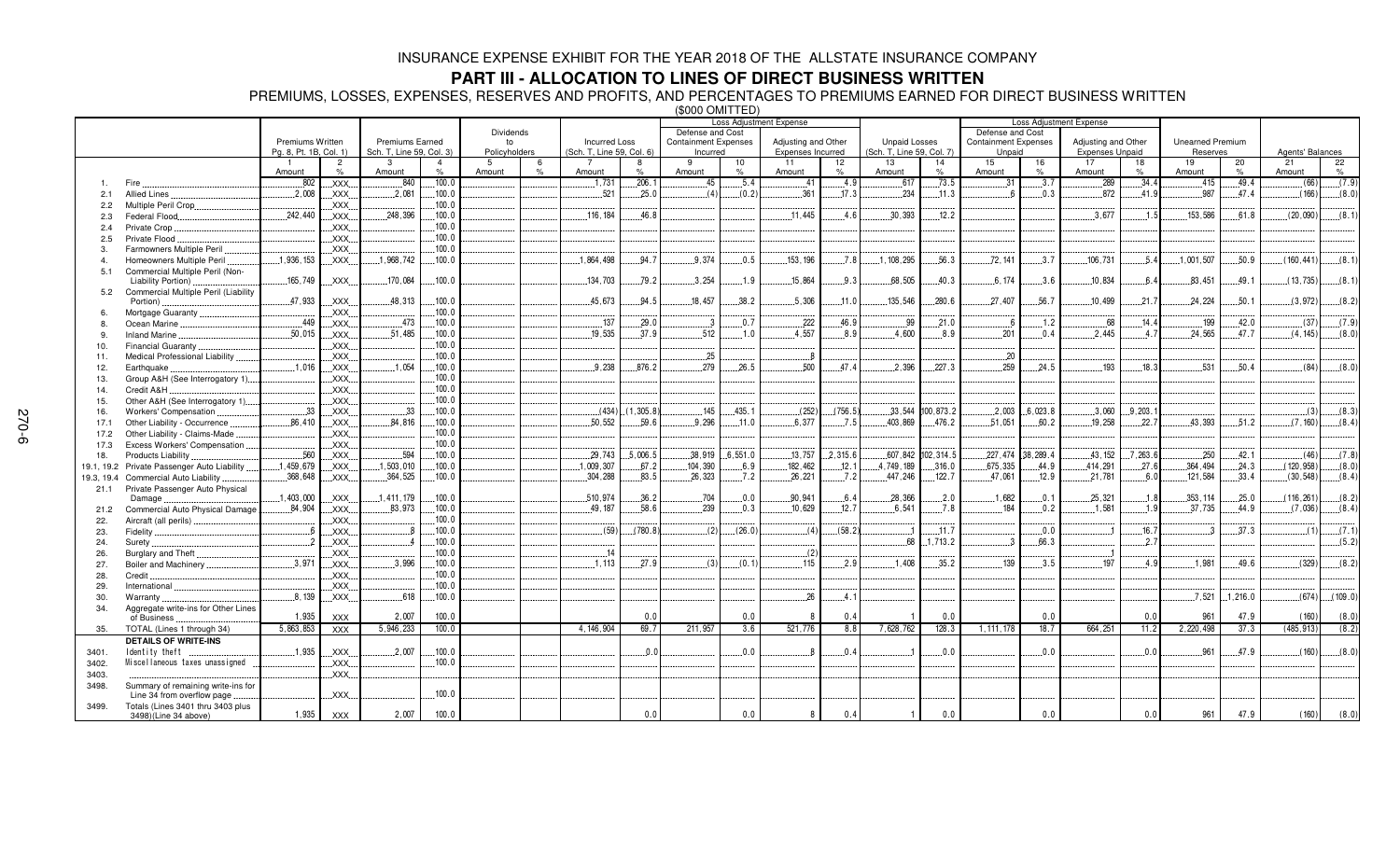**PART III - ALLOCATION TO LINES OF DIRECT BUSINESS WRITTEN (Continued)<br>PREMIUMS, LOSSES, EXPENSES, RESERVES AND PROFITS, AND PERCENTAGES TO PREMIUMS EARNED FOR DIRECT BUSINESS WRITTEN<br>(\$000 OMITTED)** 

|                |                                                                | <b>Other Underwriting Expenses</b>            |            |                 |         |                             |         |                           |                   |                |                        |                                 |                        |
|----------------|----------------------------------------------------------------|-----------------------------------------------|------------|-----------------|---------|-----------------------------|---------|---------------------------|-------------------|----------------|------------------------|---------------------------------|------------------------|
|                |                                                                | Other Acquisitions, Field                     |            |                 |         |                             |         |                           |                   |                |                        |                                 |                        |
|                |                                                                | Taxes, Licenses &<br>Commission and Brokerage |            |                 |         | Supervision, and Collection |         |                           | Other Income Less |                | Pre-Tax Profit or Loss |                                 |                        |
|                |                                                                | Expenses Incurred                             |            | Fees Incurred   |         | Expenses Incurred           |         | General Expenses Incurred |                   | Other Expenses |                        | <b>Excluding All Investment</b> |                        |
|                |                                                                | 23<br>Amount                                  | 24<br>$\%$ | 25<br>Amount    | 26<br>% | 27<br>Amount                | 28<br>% | 29<br>Amount              | 30<br>$\%$        | 31<br>Amount   | 32<br>$\%$             | 33<br>Amount                    | 34<br>$\%$             |
| $\mathbf{1}$ . | Fire.                                                          | .105                                          | .12.5      | 33 <sup>3</sup> | .3.9    | 58                          | .7.0    | .78                       | 9.3               | .10            | .1.2                   | (1, 241)                        | (147.8)                |
| 2.1            | Allied Lines                                                   | 231                                           | .11.1      | .65             | .3.1    | .107                        | 5.1     | .234                      | .11.3             | 6              | 0.3                    | 572                             | .27.5                  |
| 2.2            |                                                                |                                               |            |                 |         |                             |         |                           |                   |                |                        |                                 |                        |
| 2.3            |                                                                | .37,309                                       | .15.0      | .6,717          | .2.7    |                             | 0.0     | .9,904                    | .4.0              |                | $0.0$ .                | .66,837                         | .26.9                  |
| 2.4            | Private Crop                                                   |                                               |            |                 |         |                             |         |                           |                   |                |                        |                                 |                        |
| 2.5            | Private Flood                                                  |                                               |            |                 |         |                             |         |                           |                   |                |                        |                                 |                        |
| 3.             |                                                                |                                               |            |                 |         |                             |         |                           |                   |                |                        |                                 |                        |
| 4              | Homeowners Multiple Peril                                      | 243,435                                       | 12.4       | 52,934          | 2.7     | 109,829                     | 5.6     | 79,314                    | 4.0               | 20.599         | 1.0                    | (523, 238)                      | (26.6)                 |
| 5.1            |                                                                | .19,866                                       | .11.7      | .4,596          | .2.7    | .9,707                      | .5.7    | .17,955                   | .10.6             | .1,563         | 0.9                    | (34, 298)                       | (20.2)                 |
| 5.2            | Commercial Multiple Peril (Liability Portion)                  | 5.643                                         | .11.7      | 1.344           | 2.8     | 2.390                       | 4.9     | 5.618                     | .11.6             | .208           | 0.4                    | (35, 910)                       | (74.3)                 |
| 6              |                                                                |                                               |            |                 |         |                             |         |                           |                   |                |                        |                                 |                        |
| 8.             |                                                                | .65                                           | .13.7      | $\mathbf{8}$    | .1.8    | .35                         | .7.4    | .40                       | .8.5              | $\overline{a}$ | .1.4                   | (31)                            | (6.5)                  |
| -9             | Inland Marine                                                  | 6.460                                         | .12.5      | 1.222           | 2.4     | 3.143                       | 6.1     | .3.100                    | 6.0               | 232            | 0.5                    | .13.189                         | .25.6                  |
| 10.            |                                                                |                                               |            |                 |         |                             |         |                           |                   |                |                        |                                 |                        |
| 11.            |                                                                |                                               |            |                 |         |                             |         |                           |                   |                |                        | (33)                            |                        |
| 12.            | Earthquake                                                     | .125                                          | .11.9      | .23             | 2.2     | .57                         | .5.4    | 25                        | .2.3              | $\overline{2}$ | 0.2                    | (9, 190)                        | (871.7)                |
| 13.            |                                                                |                                               |            |                 |         |                             |         |                           |                   |                |                        |                                 |                        |
| 14.            | Credit A&H                                                     |                                               |            |                 |         |                             |         |                           |                   |                |                        |                                 |                        |
| 15.            | Other A&H (See Interrogatory 1)                                |                                               |            |                 |         |                             |         |                           |                   |                |                        |                                 |                        |
| 16.            | Workers' Compensation                                          |                                               |            | $\overline{2}$  | 6.5     |                             |         | .755                      | 2.271.8           |                | 0.5                    | (183)                           | (550.5)                |
| 17.1           | Other Liability - Occurrence                                   | 11,217                                        | .13.2      | .2.028          | 2.4     | .5,277                      | 6.2     | .5,758                    | 6.8               | .1.018         | .1.2                   | (4.671)                         | (5.5)                  |
| 17.2           | Other Liability - Claims-Made                                  |                                               |            |                 |         |                             |         |                           |                   |                |                        |                                 |                        |
| 17.3           |                                                                |                                               |            |                 |         |                             |         |                           |                   |                |                        |                                 |                        |
| 18.            | Products Liability                                             | .66                                           | .11.1      | .14             | .2.3    | 28                          | .4.7    | .107                      | .18.0             | (386)          | (65.0)                 |                                 | $(82, 425)$ (13,874.2) |
|                |                                                                | .179.841                                      | .12.0      | 46.487          | .3.1    | .93,200                     | 6.2     | 80.015                    | .5.3              | .16.776        | .1.1                   | (175.917)                       | (11.7)                 |
| 19.3, 19.4     | Commercial Auto Liability                                      | .26,485                                       | .7.3       | 8,755           | .2.4    | .11,281                     | .3.1    | .37,026                   | 10.2              | (215)          | (0.1)                  | (76,069)                        | (20.9)                 |
| 21.1           |                                                                | .171.370                                      | .12.1      | .43, 153        | .3.1    | 82,996                      | 5.9     | 93,606                    | 6.6               | .20.171        | .1.4                   | .437,606                        | .31.0                  |
| 21.2           |                                                                | .8,328                                        | .9.9       | .2,254          | .2.7    | 3,529                       | .4.2    | .7,636                    | .9.1              | (27)           | 0.0                    | 2,144                           | .2.6                   |
| 22.            |                                                                |                                               |            |                 |         |                             |         |                           |                   |                |                        |                                 |                        |
| 23.            |                                                                | $\overline{1}$                                | 10.1       |                 | 1.9     |                             | 4.2     | $\overline{2}$            | .21.7             |                | (0.1)                  | .70                             | .926.9                 |
| 24.            |                                                                |                                               |            |                 |         |                             |         |                           |                   |                |                        | $-4$                            | .100.0                 |
| 26.            |                                                                |                                               |            |                 |         |                             |         |                           |                   |                |                        | (11)                            |                        |
| 27.            |                                                                | 426                                           | 10.7       | 112             | 2.8     | 179                         | .4.5    | .599                      | .15.0             | (2)            | (0.1)                  | 1,453                           | 36.4                   |
| 28.            | Credit.                                                        |                                               |            |                 |         |                             |         |                           |                   |                |                        |                                 |                        |
| 29.            | International                                                  |                                               |            |                 |         |                             |         |                           |                   |                |                        |                                 |                        |
| 30.            | Warranty.                                                      |                                               |            |                 |         |                             |         | .68                       | .10.9             |                |                        | 525                             | .85.0                  |
| 34.            | Aggregate write-ins for Other Lines of Business                | 238                                           | 11.8       | 54              | 2.7     | 110                         | 5.5     | 91                        | 4.5               | 25             | 1.3                    | 1,531                           | 76.3                   |
| 35.            | TOTAL (Lines 1 through 34)                                     | 711,209                                       | 12.0       | 169,803         | 2.9     | 321,927                     | 5.4     | 341,930                   | 5.8               | 59,987         | 1.0                    | (419, 286)                      | (7.1)                  |
|                | <b>DETAILS OF WRITE-INS</b>                                    |                                               |            |                 |         |                             |         |                           |                   |                |                        |                                 |                        |
| 3401.          | Identity theft                                                 | .238                                          | .11.8      | 50              | .2.5    | $.110$                      | .5.5    | 91                        | .4.5              | 25             | 1.3                    | .1,536                          | .76.5                  |
| 3402.          |                                                                |                                               |            |                 |         |                             |         |                           |                   |                |                        | (4)                             |                        |
| 3403.          |                                                                |                                               |            |                 |         |                             |         |                           |                   |                |                        |                                 |                        |
| 3498.          | Summary of remaining write-ins for Line 34 from overflow page. |                                               |            |                 |         |                             |         |                           |                   |                |                        |                                 |                        |
| 3499.          | Totals (Lines 3401 thru 3403 plus 3498)(Line 34 above)         | 238                                           | 11.8       | 54              | 2.7     | 110                         | 5.5     | 91                        | 4.5               | 25             | 1.3                    | 1,531                           | 76.3                   |
|                |                                                                |                                               |            |                 |         |                             |         |                           |                   |                |                        |                                 |                        |